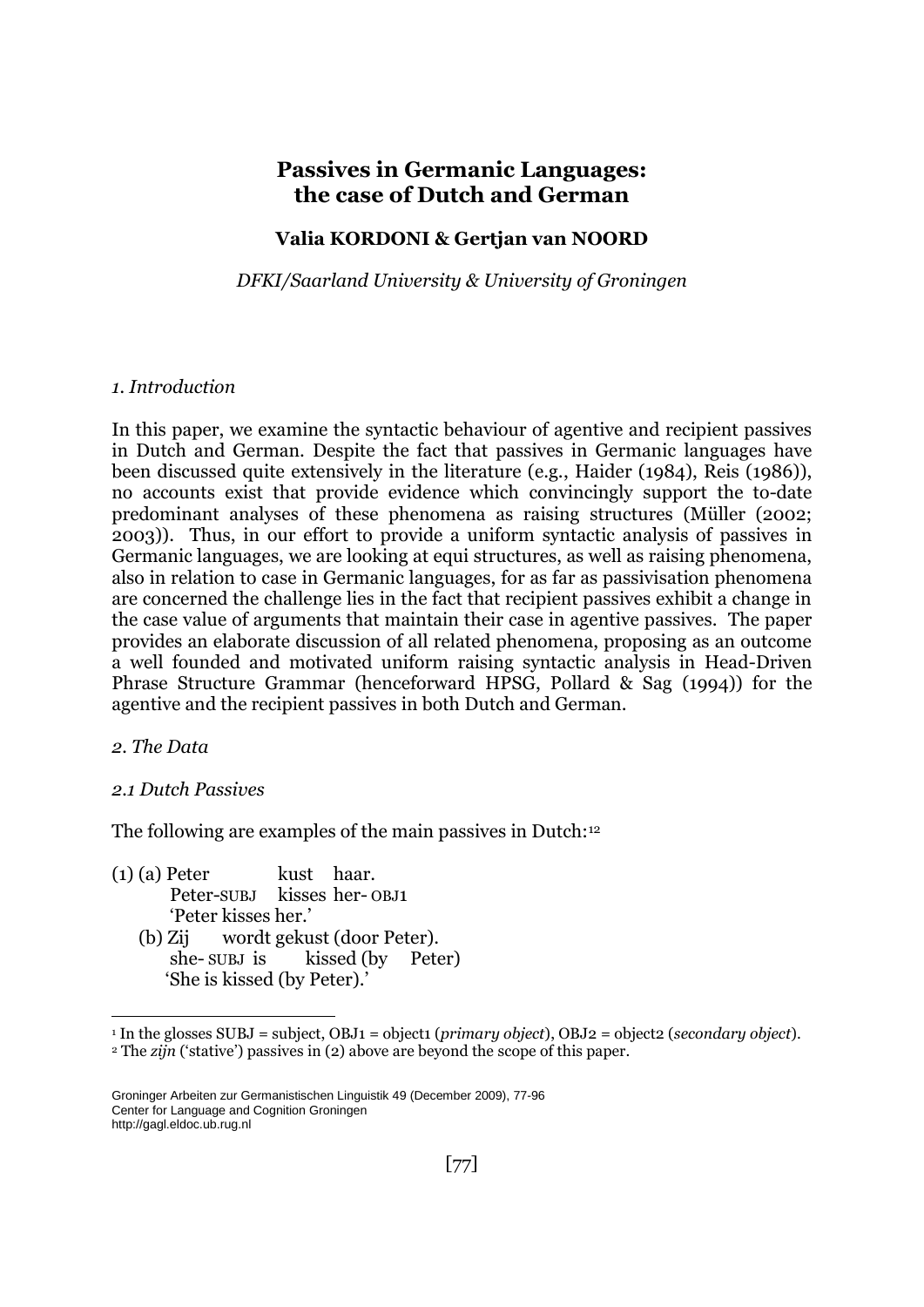(2) Het raam is geopend. the window- SUBJ is opened 'The window is open.'

There are also impersonal passives in Dutch:<sup>3</sup>

- (3) (a) Peter danst in Amsterdam. Peter-SUBJ dances in Amsterdam 'Peter is dancing in Amsterdam.'
	- (b) In Amsterdam wordt gedanst. in Amsterdam is danced 'There is dancing in Amsterdam.'
- (4)(a) Peter arriveert in Amsterdam. Peter-SUBJ arrives in Amsterdam 'Peter arrives in Amsterdam.'
	- (b) \*In Amsterdam wordt gearriveerd. in Amsterdam is arrived 'There is arriving in Amsterdam.'

Dutch also exhibits a special kind of passives which are formed with the auxiliary *krijgen* ('to get'; henceforth, *krijgen* passive). The *krijgen* passive is formed from ditransitive verbs in Dutch, which subcategorise for a *primary* (obj1) and a *secondary* (obj2) object. The *secondary* object of the ditransitive verb surfaces as the subject of the *krijgen* passive:

- $(5)$  (a) Ik stuur hem het boek toe. i-SUBJ send him-OBJ2 the book-OBJ1 to 'I send him the book.'
	- (b) Hij krijgt het boek toegestuurd. he-SUBJ gets the book-OBJ1 sent-to 'He gets the book sent.'
- (6) (a) We betalen hem zijn salaris door. we-SUBJ pay him-OBJ2 his wages-OBJ1 through 'We continue to pay him his wages.'
	- (b) Hij krijgt zijn salaris doorbetaald. he-SUBJ gets his wages-OBJ1 paid-through 'He is being paid his wages.'

<u>.</u>

<sup>3</sup> Impersonal passives are also beyond the scope of this paper.

Groninger Arbeiten zur Germanistischen Linguistik 49 (December 2009), 77-96 Center for Language and Cognition Groningen http://gagl.eldoc.ub.rug.nl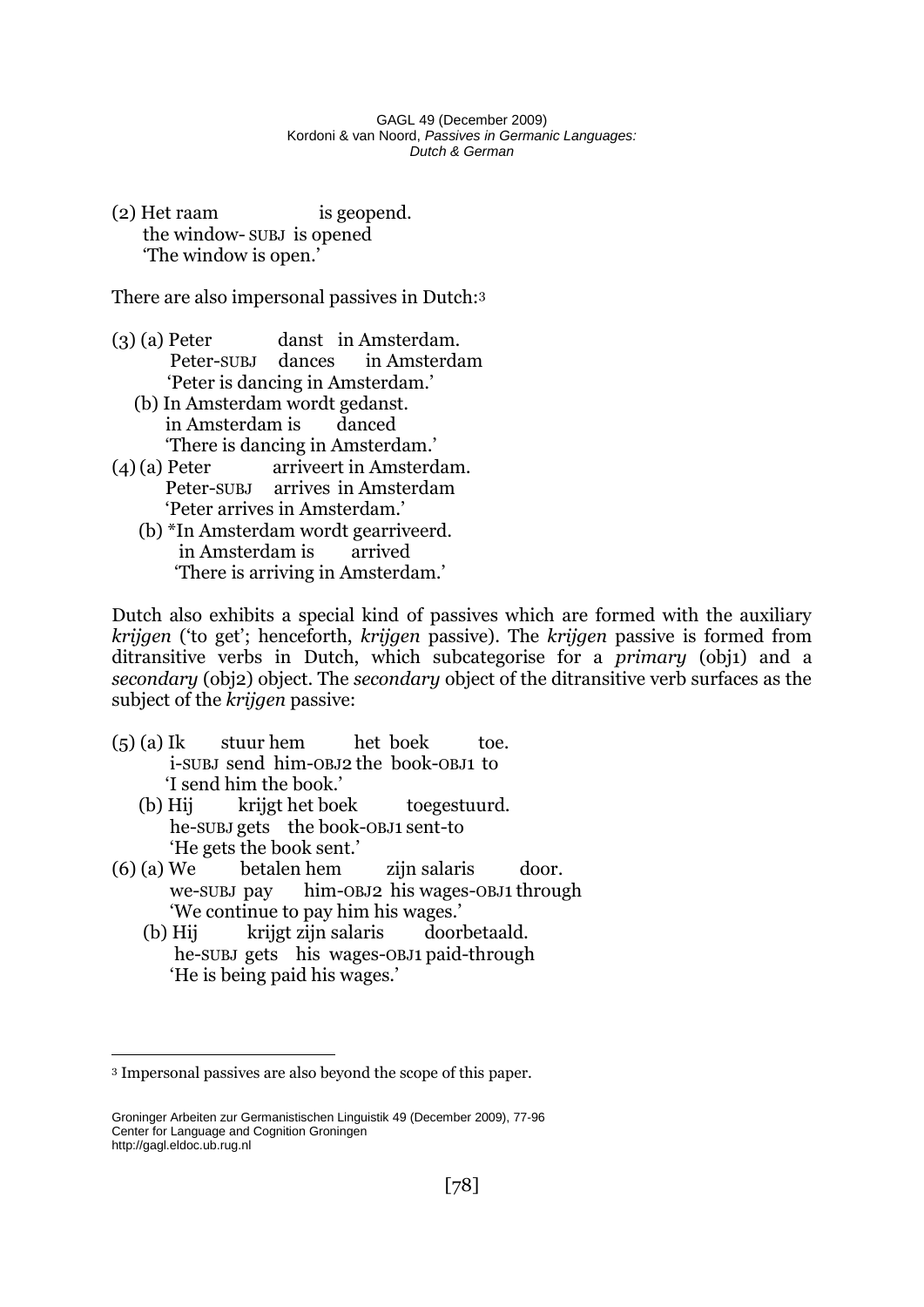In contrast, when the *primary* object of the ditransitive verb surfaces as the subject of the passive form of Dutch ditransitives, like the one in (5a), for instance, then this passive is formed with the auxiliary *worden*, like the passive form of regular transitive verbs in Dutch (see example (1) above):

- (7) (a) Ik stuur hem het boek toe. i-SUBJ send him-OBJ2 the book-OBJ1 to 'I send him the book.'
	- (b) Het boek wordt hem toegestuurd. the book-SUBJ is him-OBJ2 sent-to 'The book is sent to him.'
	- (c) \*Hij wordt het boek toegestuurd. he-SUBJ is the book-OBJ1 sent-to 'He is sent the book.'

As can be observed in examples (5) and (6) above, the *primary* objects of the active forms in (5a) and (6a) (*het boek* and *zijn salaris*, respectively) retain their grammatical function (obj1) in the passive sentences in (5b) and (6b). Actually, the absence of the *primary* object of the ditransitive active form from the corresponding *krijgen* passive renders the latter ungrammatical:

 $(8)$  \*Hij krijgt toegestuurd. he-SUBJ gets sent-to '\*He was sent.'

# *2.2 Some interesting exceptions*

An exception in the passive patterns in Dutch presented in section 2.1 is observed with the verb *betalen* (to pay) and its derivatives (*doorbetalen* (to continue payment), *uitbetalen* (to pay out), *terugbetalen* (to pay back), etc.).

As shown from examples (7a)–(7c) above, in general *secondary* objects (obj2s) in Dutch ditransitives can never passivise with the auxiliary *worden*. That is, the *secondary* object of Dutch ditransitives, like *geven* and *betalen*, can never surface as the subject of a *worden* passive:

- (9) \*Hij wordt het boek gegeven. he-SUBJ is the book-OBJ1 given 'He is given the book.'
- (10) \*Hij wordt zijn salaries doorbetaald. he-SUBJ is his wages-OBJ1 paid-through 'He is being paid his wages.'

Groninger Arbeiten zur Germanistischen Linguistik 49 (December 2009), 77-96 Center for Language and Cognition Groningen http://gagl.eldoc.ub.rug.nl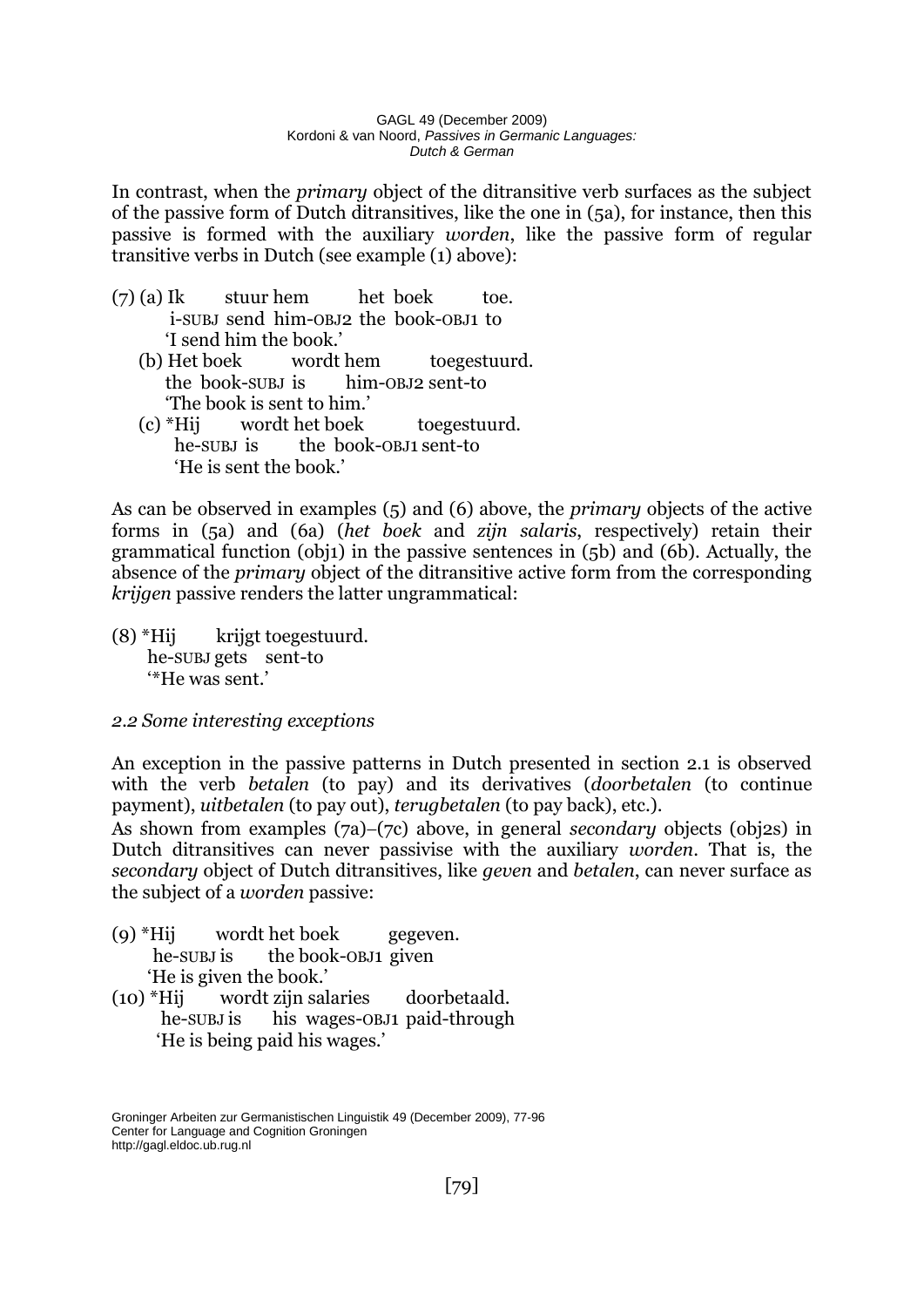An exception to this pattern is observed in structures like the one in example (11) below. Moreover, when in active sentences headed by the verb *betalen* (to pay) the *primary* object (obj1) is not phonologically realised, then *krijgen* passive structures are also possible (see example (11b) below), in contrast to the behaviour of the rest of the Dutch ditransitives as presented in (8) in the previous section. This last pattern is also to be observed with the verb *uitkeren* (to pay out (benefits); see example (12)).

- (11) (a) Hij wordt doorbetaald. he-SUBJ is paid-through 'He is being paid.'
	- (b) Hij krijgt doorbetaald. he-SUBJ gets paid-through 'He is getting paid.'
- $(12)$  (a) Hij krijgt uitgekeerd. he-SUBJ gets paid-out 'He is getting paid out benefits.'
	- (b) Hij wordt uitgekeerd. he-SUBJ is paid-out 'He is being paid out.'

But whereas (11a) and (11b) have the same meaning, (12b) does not entail the same as the sentence in (12a). Specifically, *hij* is the secondary object in (11a), (11b) and (12a), whereas it is the primary object in (12b). We will return to examples  $(11)-(12)$ later.

# *3. Cross-linguistic evidence and previous analyses*

German also exhibits similar passive structures to the Dutch one we have presented in the previous sections. Interesting for our purposes here are the passives of German ditransitives shown in the following examples (from Müller (2003)):

- (13) (a) Der Mann hat den Ball dem Jungen geschenkt. the man-SUBJ has the ball-OBJ1 the boy- OBJ2 given 'The man gave the ball to the boy.'
	- (b) Der Ball wurde dem Jungen geschenkt. the ball-SUBJ was the boy- OBJ2 given 'The ball was given to the boy.'
	- (c) Der Junge bekam/kriegte den Ball geschenkt. the boy-SUBJ got the ball-OBJ1 given 'The boy got the ball as a present.'

Müller (2002), adapting Heinz & Matiasek (1994)'s account of, among others, passivisation in German, proposes a raising analysis for the German *werden* passives

Groninger Arbeiten zur Germanistischen Linguistik 49 (December 2009), 77-96 Center for Language and Cognition Groningen http://gagl.eldoc.ub.rug.nl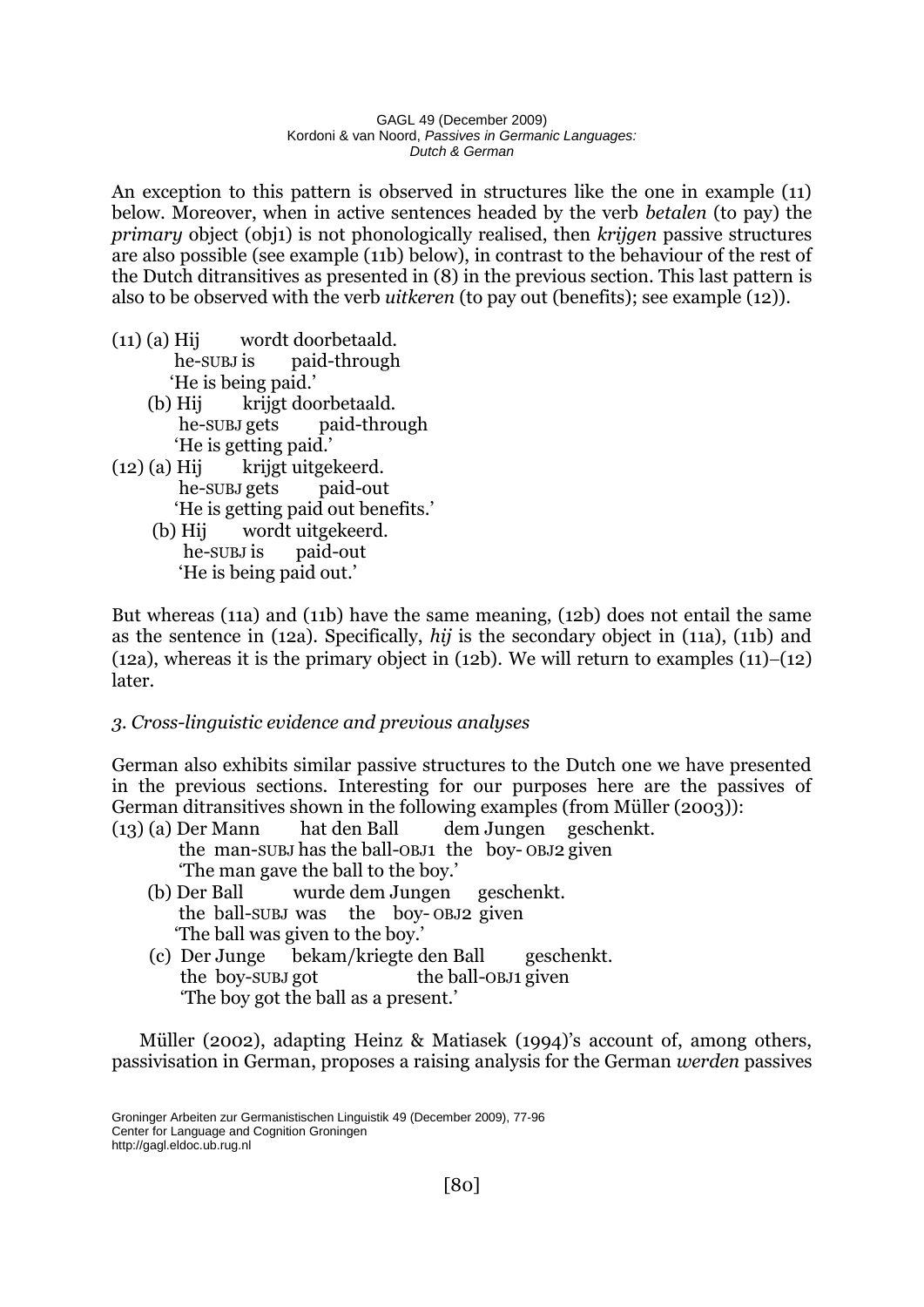(see example (13b) above) and a control-like analysis for the German *bekommen/kriegen* passives, like the one in example (13c) above. The lexical entry for the auxiliary *bekommen* in (14) below is (slightly modified) from Müller (2002: 149) and captures the gist of his analysis for the dative *bekommen/kriegen* passives in German.

(14) bekomm- (dative passive auxiliary)

$$
\begin{bmatrix}\n\text{DA}\langle\mathbf{I}|\rangle \\
\text{SUBCAT}\langle\mathbf{I}\mathbf{I}\mathbf{NP}[s\mathit{tr}]\mathbf{B}|\rangle\oplus\mathbf{I}\mathbf{I}\oplus\mathbf{I}\mathbf{I} \\
\text{SUBCAT}\n\end{bmatrix}
$$
\n
$$
\text{XCOMP}\langle\mathbf{V}\begin{bmatrix}\n\text{PPP} \\
\text{SUBCAT} & \mathbf{I}\n\end{bmatrix}\oplus\langle\mathbf{NP}[t\mathit{dat}]\mathbf{B}|\rangle\oplus\mathbf{I}\mathbf{I}\n\end{bmatrix}\rangle
$$

Before looking in detail at the analysis proposed in (14), we need to note that in general, in Müller's (2002) work, subjects are treated differently, as indicated in the following:

- In the subcat list, the first element with structural case is assigned nominative, while the rest of the elements accusative (cf., also Przepiórkowski (1999), Meurers (1999), Meurers (2000)).
- As far as infinitives are concerned, a lexical rule moves subjects from the subcat to the subj list.
- Finally, the feature DA (Designated Argument) represents a complement with subject properties and is introduced in order to distinguish unergatives and unaccusatives.

The control-like part of the account Müller (2000) proposes in (14) lies on the subject of the dative passive auxiliary being coindexed with the dative element of the embedded participle. As mentioned in Müller (2000: 149) 'all elements from the SUBCAT list of the embedded verb are raised to the SUBCAT list of *bekommen* except for the dative object'.

The analysis in (14) above for the German *bekommen/kriegen* passives is somewhat surprising given the fact that passive structures in German headed by *bekommen/kriegen* do not entail that somebody gets something, as the following examples from Müller (2000: 132) also aim at showing:

(15) Er bekam zwei Zähne ausgeschlagen.

Groninger Arbeiten zur Germanistischen Linguistik 49 (December 2009), 77-96 Center for Language and Cognition Groningen http://gagl.eldoc.ub.rug.nl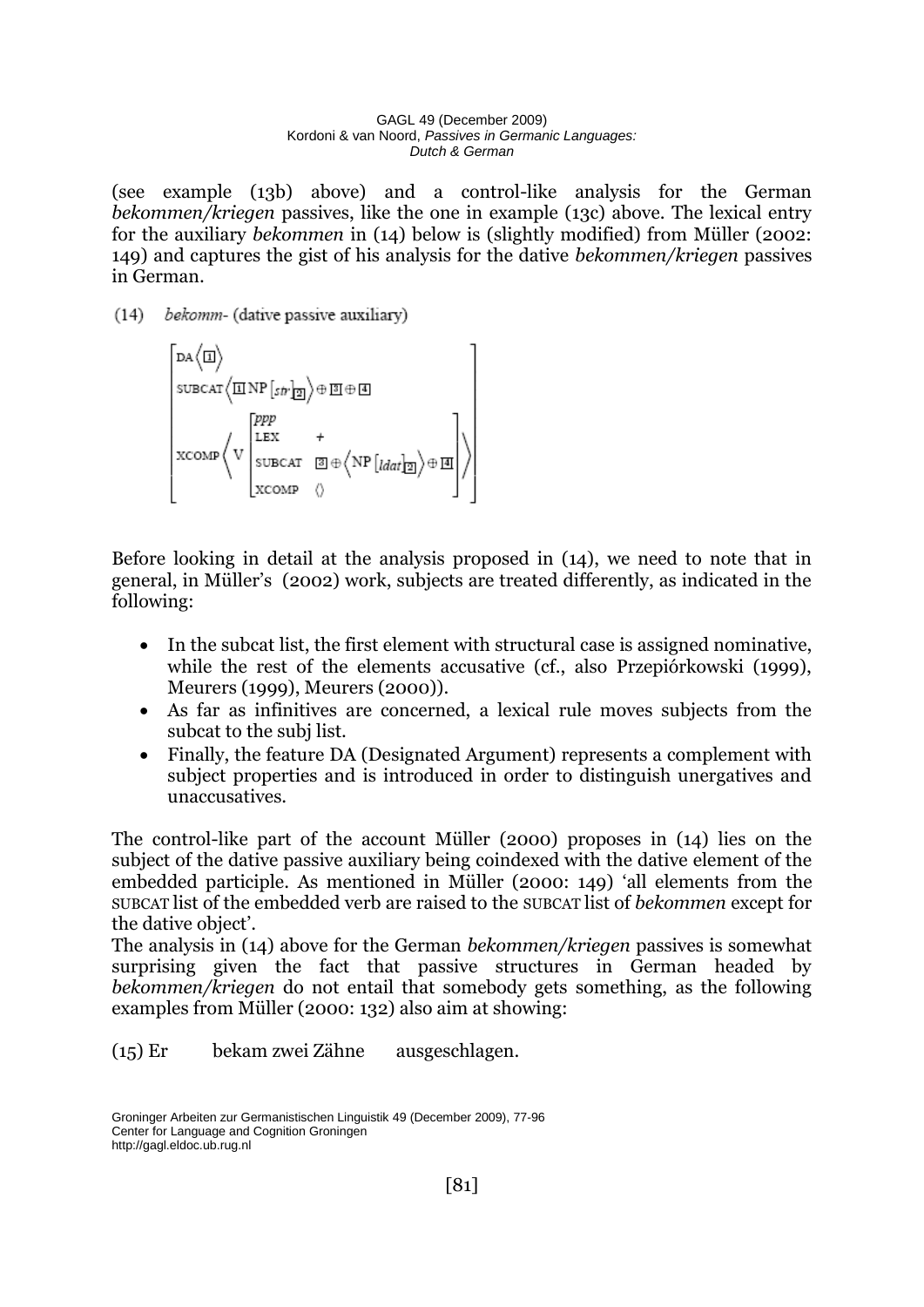he-SUBJ got two teeth-OBJ PART(out).knocked 'He got two teeth knocked out.'

- (16) (a) Der Bub bekommt/kriegt das Spielzeug weggenommen. the lad-SUBJ gets the toy-OBJ PART(away).taken 'The boy has the toy taken away from him.'
	- (b) Der Mann bekommt/kriegt das Fahren verboten. the man-SUBJ gets the driving-OBJ forbidden 'The man is forbidden to drive.'
	- (c) Der Betrunkene bekam/kriegte die Fahrererlaubnis entzogen. the drunk-SUBJ got the driving-allowance-OBJ withdrawn 'The drunk had his driving license taken away.'

As Müller (2002: 132) also proposes 'the meaning of *bekommen* and *kriegen* is bleached in these constructions. Therefore it is not justified to assume that the subject in such dative passive constructions is a receiver and gets a thematic role from *bekommen/erhalten/kriegen*'. In other words, Müller (2002) also disfavours a control analysis for the German *bekommen/kriegen* so-called 'dative' passives.

The only reason imposing an analysis like the one presented in (14) we can think of is the realistic technical difficulty to have the lexically case marked as dative secondary object (NP[*ldat*]) of the SUBCAT list of the passive participle getting raised to the subject NP of the auxiliary *bekommen/kriegen*, which should bear a structural nominative case. Thus, the analysis in (14) only denotes an index sharing between the structurally case marked subject NP of the auxiliary *bekommen/kriegen* and the lexically case marked secondary object NP of the passive participle, in the spirit of a control analysis, instead of an entire synsem object sharing between these two NPs, which would have been expected under a raising analysis, as would have also, apparently, been favoured by Müller (2002).

The analysis discussed above is faithful to the insights of the passivisation analyses proposed in Kathol (1994) and Pollard (1994), which, thus, face the same problems as the ones mentioned above in relation to the analysis of Müller (2002). Specifically, Kathol (1994), following Hinrichs & Nakazawa's (1989) approach to auxiliaries in German, proposes in short that passive auxiliaries in German cannot

only 'absorb' the argument structure of their verbal complements, but also choose to raise only a subset of this argument structure, or to realise certain complements in a different way. This is captured in the lexical entry of the auxiliary *werden*, proposed in Kathol (1994: 246):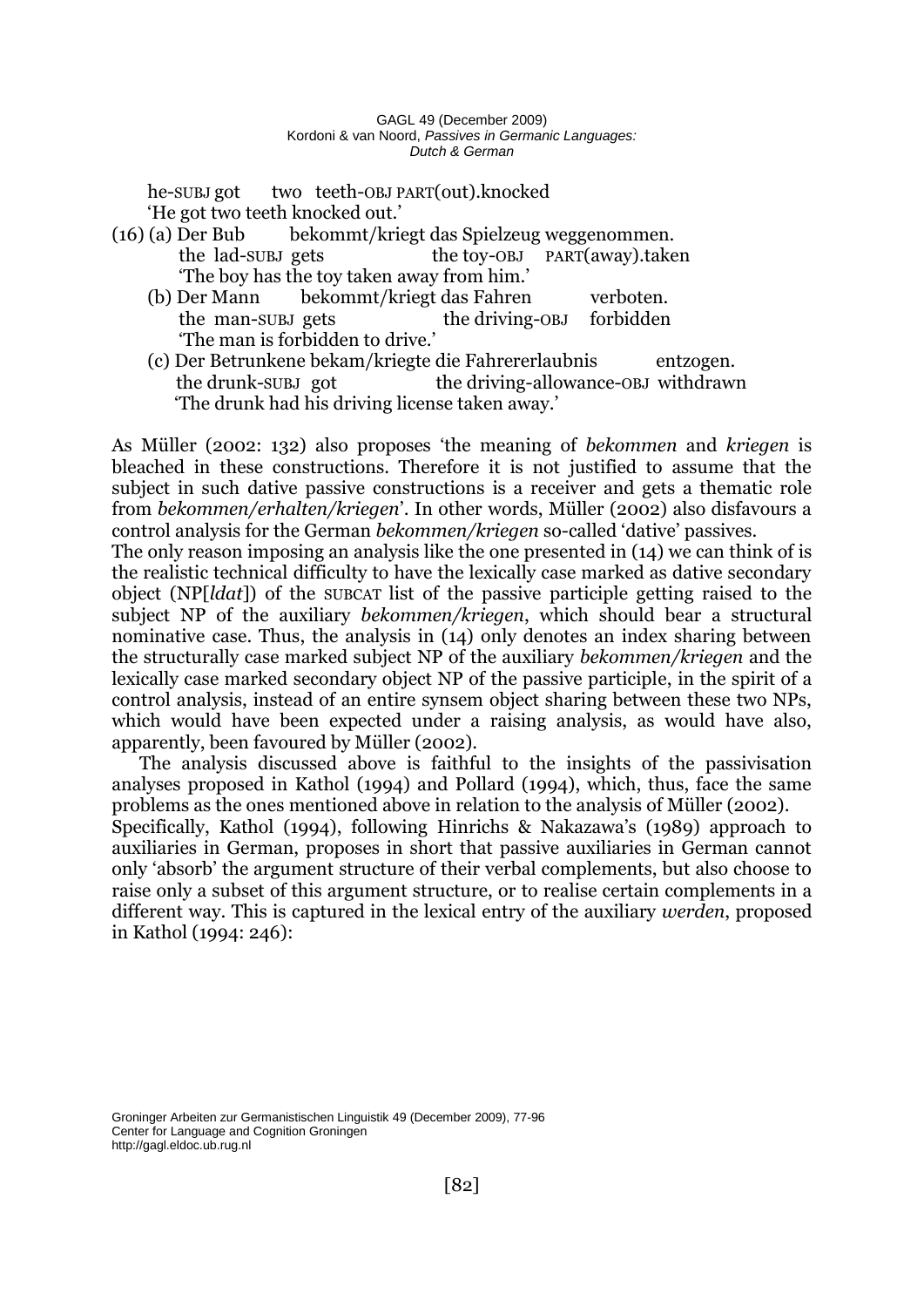$(17)$  werden



In (17) above what is promoted to subject is not the entire NP, but only its index specification. To quote Kathol (1994: 246): 'Since indices do not contain a specification of CASE, they can belong to NPs with different *case* values without giving rise to conflict. Structure-sharing among indices then ensures that the case alternation does not affect the part of the linguistic information that remains constant, namely the role the argument plays in semantic interpretation.'

In the same spirit the following entry for the auxiliary *bekommen* below aims at capturing the gist of Kathol's analysis for the German dative *bekommen/kriegen* passives.

(18) bekommen (Kathol, 1994, p. 246)

 $\begin{bmatrix} \texttt{SUBI} & \left\langle \texttt{NP}[\textit{nom}]_{\texttt{3}} \right\rangle \\ \\ \texttt{COMPS} & \texttt{II} \& \texttt{II} \& \left\langle \texttt{V} \left| \begin{matrix} \texttt{VPORM} & \textit{part ii} \\ \texttt{SUBI} & \left\langle \texttt{NP} \right\rangle \\ \\ \texttt{COMPS} & \texttt{II} \& \left\langle \texttt{NP} \left| \begin{matrix} \texttt{diff} \\ \texttt{SUBI} & \left\langle \texttt{NP} \right\rangle \\ \\ \texttt{COMPS} & \texttt{II} \& \left\langle \texttt{NP}[\textit$ 

Finally, Pollard's (1994) analysis of the German *bekommen/kriegen* passives is very similar to that of Kathol (1994) briefly presented aboved and is captured in the following lexical entry for the passive auxiliary *bekommen*:

(19) passive auxiliary bekommen (Pollard, 1994, p. 291)

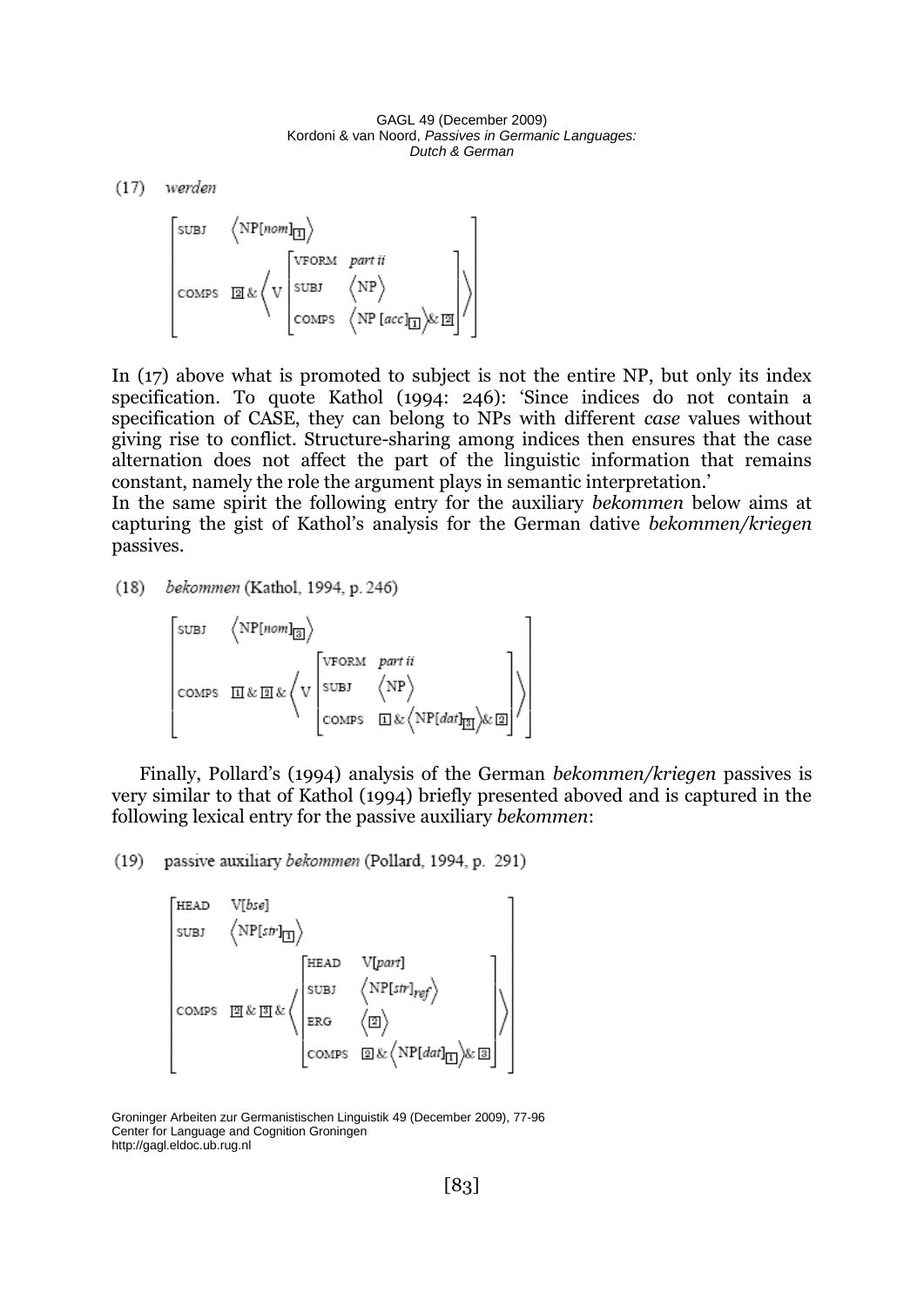Thus, in Pollard's (1994) analysis the NP [*dat*] is not attracted, but is coindexed with the matrix subject. This fact does not only point even more clearly to a control, rather than a raising analysis, but is in general the common background which underlies all the three analyses of Müller (2002), Kathol (1994) and Pollard (1994) presented in the previous.

An additional problem shared among Müller (2002), Kathol (1994) and Pollard (1994) lies in the fact that in their analyses it is in a way or another assumed that the nominative case on the value of the SUBJ feature is redundant as the value of SUBJ needs a finite realisation context (i.e., a finite auxiliary) which is associated with nominative case assignment. In situations, though, where the subject is realised with a different case specification, this actually leads to a complication in the analysis because the case specification has to be changed back into *accusative*. Thus, examples like the following in Dutch cannot be accounted for by the accounts of Müller (2002), Kathol (1994) and Pollard (1994):

- (20) Ik zie hem gekust worden. I-SUBJ see him-OBJ kissed be 'I see him being kissed.'
- (21) Ik zie hem het boek toegestuurd krijgen. I-SUBJ see him-OBJ the book PART-sent get 'I see that he gets the book sent to him.'

### *4. Motivation for a raising analysis of passives in Dutch and German*

The analysis we propose and formalise in the next section for passives in Germanic languages is a uniform raising analysis. The motivation in favour of such an analysis, especially for the Dutch *krijgen* and the German *kriegen* passives, in contrast to a control analysis like the one proposed, among others, in (14) in section 3, is based on the general treatment of raising and control phenomena cross-linguistically.

Specifically, in English control/equi structures allow for VP ellipsis, but raising verbs do not. Dutch does not exhibit VP ellipsis, but VP pronominalisation (henceforward VPP). In coordinated equi structures VPP is acceptable, but it is awkward in raising structures.

- (22) (a) Ik probeer te winnen en mijn tegenstander probeert dat ook. I-SUBJ try to win and my opponent tries that too 'I try to win and so does my opponent.'
	- (b) \*Ik schijn te winnen en mijn tegenstander schijnt dat ook. I-SUBJ seem to win and my opponent tries that too 'I seem to win and so does my opponent. (intended)'

Groninger Arbeiten zur Germanistischen Linguistik 49 (December 2009), 77-96 Center for Language and Cognition Groningen http://gagl.eldoc.ub.rug.nl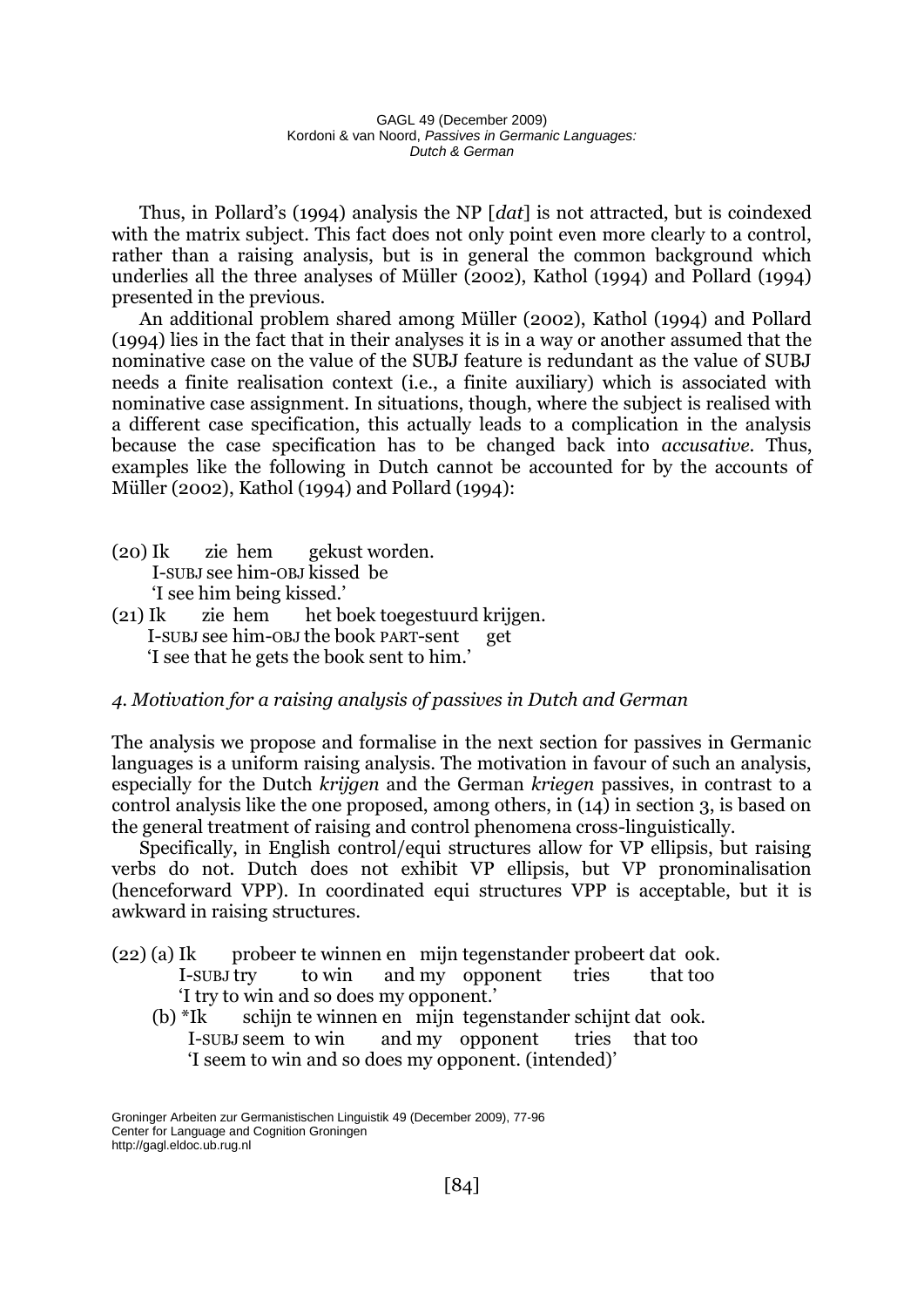- (23) (a) De wedstrijd winnen? Ja, dat probeer ik. the match win-INF? yes, that try 'To win the match? Yes, that is what I try.'
	- (b) De wedstrijd winnen? Ja, dat schijn ik. the match win-INF? yes, that seem I 'To win the match? Yes, that is what I seem.'

As far as VPP is concerned, the recipient (*krijgen)* passive reveals similarity to raising structures: VPP structures are ungrammatical with the recipient passive.

- (24) (a) \*Hij krijgt uitbetaald en Piet krijgt dat ook. he-SUBJ gets paid-PART and Peter gets that too 'He gets paid and so does Peter. (intended)'
	- (b) \*? Uitbetaald bij zietke? Nee, dat krijg ik niet. paid-PART in case of illness? No, that get I not 'Paid in case of illness? No, I don't get that. (intended)'
- (25) (a) \*? Het wapen werd snel gevonden, maar de dader werd dat niet. the weapon-SUBJ was quickly found, but the culprit was that not 'The weapon was found quickly, but the culprit was not. (intended)
	- (b) \*? Snel gevonden? Nee, dat wordt de dader niet. quickly found? No, that is the culprit not 'Quickly found? No, the culprit won't be. (intended)'

For completeness, we should underline here that Dutch regular passive constructions, i.e., constructions headed by the auxiliary *worden*, also conform to regular raising structures in Dutch, like the ones in (22a)-(23b) above:

- (26) \*Ik werd door hem geslagen en zij werd dat ook. I-SUBJ was by him beaten and she was that too 'I was beaten by him and she was, too.'
- (27) (a) \*Kussen? Nee, dat werd ik nog nooit. Kiss? No, that was I yet never 'To kiss? No, I have never been that.'
	- (b) \*Mij kussen? Nee, dat werd ik nog nooit. me kiss? No, that was I yet never 'To kiss me? No, I have never been that.'

On the level of semantics, it is observed that idiomatic meaning is preserved when the recipient (*krijgen)* passive occurs. Idiomatic meaning is also maintained in agentive passives.

(28) (a) Weet je wel wat-ie allemaal naar z'n hoofd krijgt geslingerd?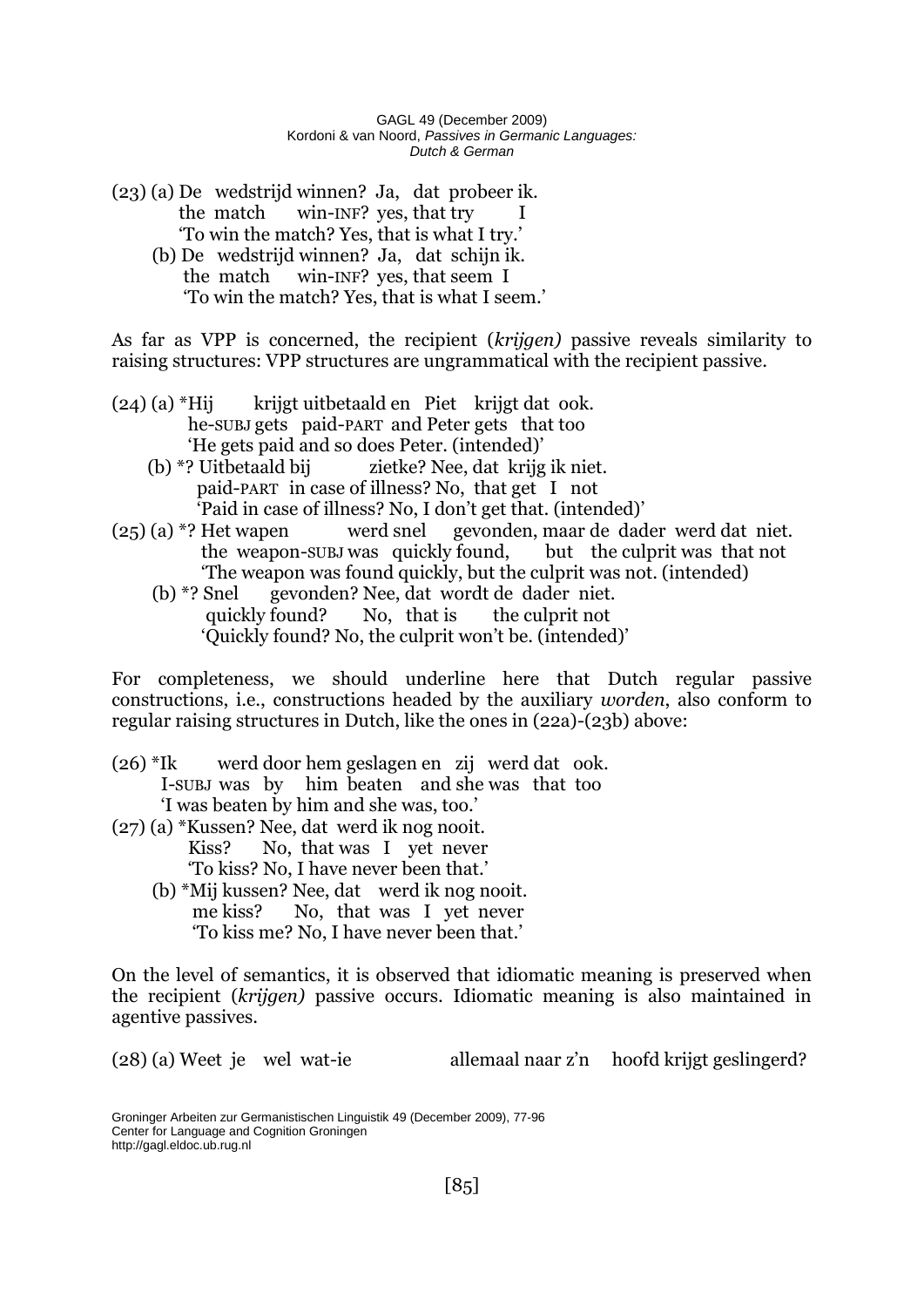know you well what-OBJ-he-SUBJ all to his head gets swing-PART 'Do you have any idea how much he is insulted?'

- (b) Weet je wel wat er allemaal naar z'n hoofd geslingerd wordt? know you well what there-subj all to his head swing-PART becomes 'Do you have any idea how much he is insulted?'
- (c) Weet je wel wat ze hem allemaal naar z'n hoofd slingeren? know you well what they- SUBJ him- OBJ2 all to his head gets-swing 'Do you have any idea how much they insult him?'

The raising analysis we propose for the Dutch constructions at hand, especially for the *krijgen* passives, finds more supporting evidence in data like the following:

- (29) En nu krijgen wij het probleem onder de neus gewreven. and now get we the problem under our nose pushed 'And now we are presented with the problem.'
- (30) Later kreeg Raas in de donkere hal een pistool tegen het hoofd gedrukt. later got Raas-SUBJ in the dark hall a pistol against his head pressed 'Later, in the dark hallway a pistole was pressed against Raas' head.'

Examples (29) and (30) illustrate the use of the *krijgen* passive with a subject that does not appear to bear the semantic role of 'receiver'. Consequently, the subjects of the aforementioned sentences are not arguments introduced by the auxiliary *krijgen*, but elements of the SUBCAT list of the embedded past participles (*gewreven, gedrukt*), which are raised to the subject function of the structures in (29) and (30). The observations mentioned above clearly relate Dutch passives to raising structures. The only observation that might be seen as evidence that Dutch passives would correspond to equi structures rather than raising is the fact that *krijgen* and *worden* can occur with NP complements, as in the examples below.

- $(31)$  (a) Hij krijgt iets. he-SUBJ receives something- OBJ 'He receives something.'
	- (b) Hij wordt dokter. he-SUBJ becomes doctor-OBJ 'He will be doctor.'

In sentence (31a) *iets* must refer to an object. The main verb *krijgen* in this sentence does not stand in the same relation to the auxiliary *krijgen* (cf., the two usages of the verb *try* and how they relate to each other in *He tried to walk* and *He tried something*). The same holds for the example (31b), where the object must correspond to a profession or a state of being. In all examples of equi verbs with NP

Groninger Arbeiten zur Germanistischen Linguistik 49 (December 2009), 77-96 Center for Language and Cognition Groningen http://gagl.eldoc.ub.rug.nl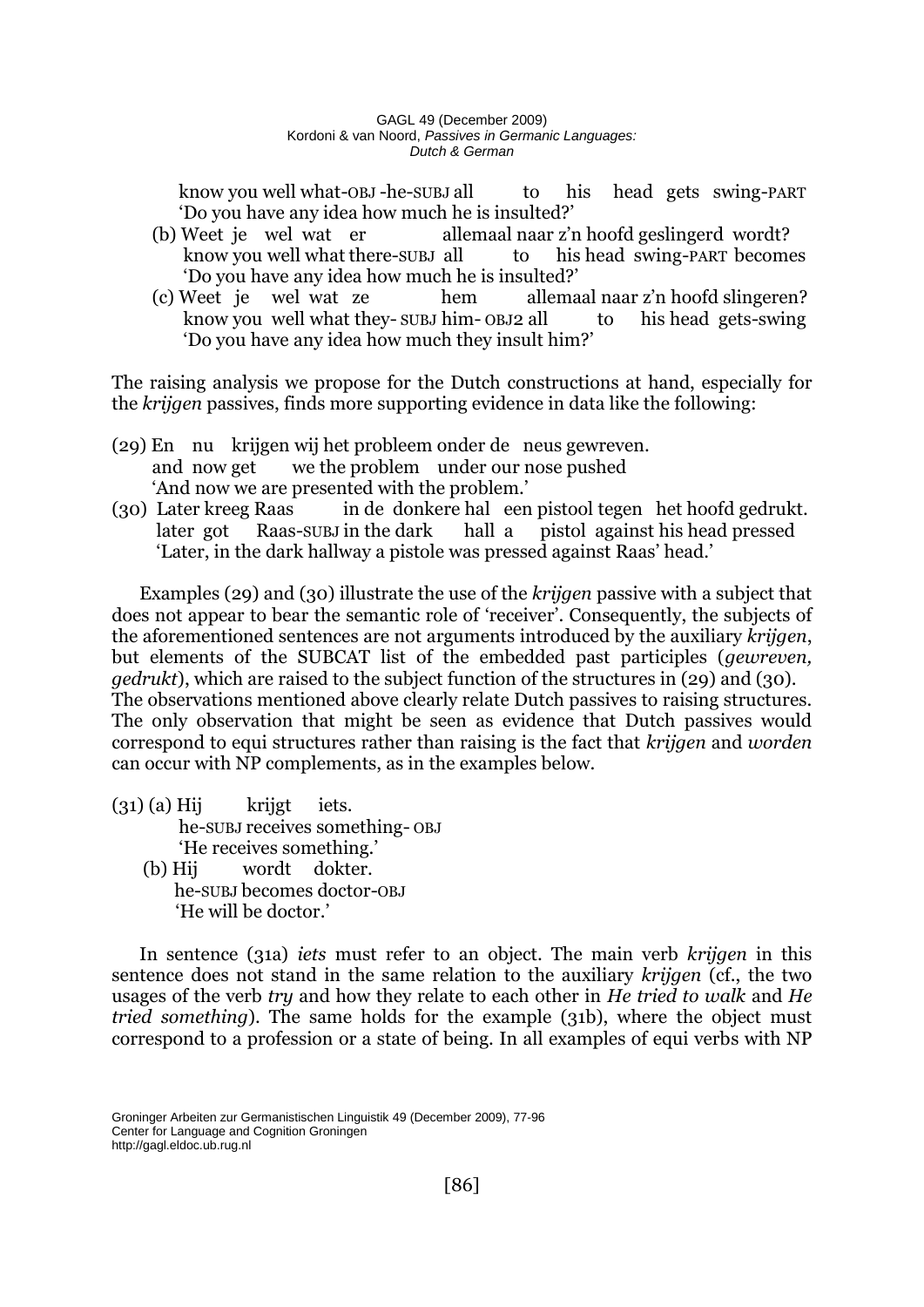complements, the NP should refer to an action. This is not the case in structures (31a) and (31b) above.

The object-to-subject raising analysis for the Dutch *krijgen* passives we advocate is at odds in spirit with the analyses of the corresponding *kriegen/bekommen* passives in German, like the ones of Haider (1984, 1985), which propose that the German *kriegen/bekommen* passives may look like ordinary passive or raising constructions, but are not, and consequently, that the subject of the passive auxiliary in sentences like the following

(32) … dass er ein Buch geschenkt kriegte … that he-SUBJ a book-OBJ as-a-present got '… that he got a book as a present' (Haider (1985: 98))

is an argument of the higher verb, *kriegen*, rather than of the lower passive participle. The idea in these analyses is that the recipient passive construction works something like the parallel English construction with *get* and *have* as the higher verb

(33) Pat got/had [three papers accepted].

in which the subject Pat is not an argument of *accept* because of the ungrammaticality of what would be the source sentence:

(34) \*They accepted Pat three papers.

We will not argue here against the essence of Haider's analysis as far as the German kriegen/bekommen passives are concerned. For this we are referring the reader to Müller (2002). We would like, though, to underline that the main idea of Haider's analysis, which suggests that the subject of the passive auxiliary in the parallel German construction with *kriegen* and *bekommen* is an argument of the higher verb, cannot be considered to hold in the case of the Dutch *krijgen* passive. Sentences like the following

- (35) (a) Zij wierpen hem de oplossing in de schoot. they-SUBJ threw him-OBJ2 the solution-OBJ1 in the lap 'They made the solution very easy for him.'
	- (b) \*Zij wierpen de oplossing in de schoot. they-SUBJ threw the solution-OBJ1 in the lap 'They made the solution very easy.'
	- (c) Hij krijgt de oplossing in de schoot geworpen. he-SUBJ made the solution-OBJ1 in the lap thrown 'He is offered the solution very easily.'

Groninger Arbeiten zur Germanistischen Linguistik 49 (December 2009), 77-96 Center for Language and Cognition Groningen http://gagl.eldoc.ub.rug.nl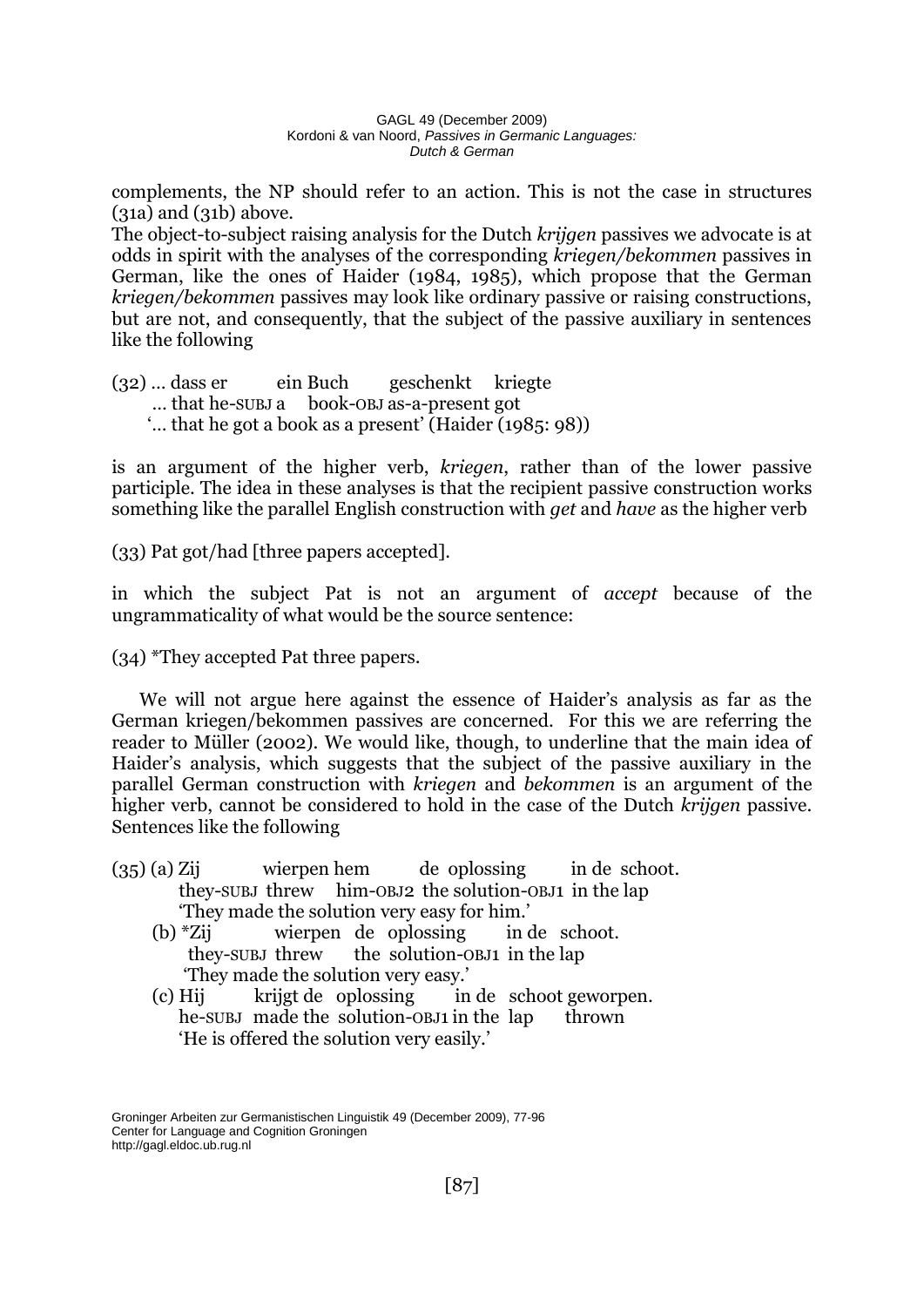indicate that *hij* in (35c) is indeed an object (the secondary object (OBJ2)) of *werpen* (which has been raised to subject) and which is obligatory, as the ungrammaticality of the sentence in (35b) indicates (for the intended meaning). Therefore, in (35c) it must be *hij* that fulfils the requirement that the embedded passive participle has a secondary object (OBJ2).

Finally, we argue here that it is also wrong to assume, as Haider (1986), Heinz & Matiasek (1994) and Kathol (2000) do for the parallel German passive constructions with *kriegen* and *bekommen*, that both *krijgen* and the embedded participle assign the semantic role of 'theme" to the accusative primary object (OBJ1) of the Dutch *krijgen* passives. Consequently, as we show, and similarly to our treatment of the subject of the Dutch *krijgen* passives that we have presented above, the primary accusative objects of the constructions at hand are not selected by *krijgen*, either. Specifically, as we have already shown in (11b), for instance, which we repeat here for convenience

(36) Hij krijgt doorbetaald. he-SUBJ gets paid-through 'He is getting paid.'

there are *krijgen* passive structures in Dutch where the accusative primary object (OBJ1) is not even phonologically realised.

Moreover, in amalgamated combinations of Dutch ditransitives with somewhat more predicted/*fixed* primary objects, such non-functionally controlled (OBJ1s) may also be realised as primary objects of the corresponding passives headed by *krijgen*:

|                                                        |  |  |  | $(37)(a)$ dat hij mij een rad voor ogen draait             |  |
|--------------------------------------------------------|--|--|--|------------------------------------------------------------|--|
|                                                        |  |  |  | that he-SUBJ me-OBJ2 a wheel-OBJ1 in-front-of eyes rotates |  |
| that he is misleading me'                              |  |  |  |                                                            |  |
| (b)  dat ik een rad voor ogen krijg gedraaid           |  |  |  |                                                            |  |
| $(38)(a)$ dat ik hem de huid volscheld                 |  |  |  |                                                            |  |
| that I-SUBJ him-OBJ2 the skin-OBJ1 spray               |  |  |  |                                                            |  |
| " that I yell bad things at him / that I curse at him" |  |  |  |                                                            |  |
| (b)  dat hij de huid krijgt volgescholden              |  |  |  |                                                            |  |
|                                                        |  |  |  | $(39)(a)$ $\dots$ dat ik hem een hart onder de riem steek  |  |
| that I-SUBJ him-OBJ2 a heart-OBJ1 under the belt put   |  |  |  |                                                            |  |
| " that I give him hope"                                |  |  |  |                                                            |  |
| (b)  dat hij een hart onder de riem krijgt gestoken    |  |  |  |                                                            |  |
|                                                        |  |  |  | $(40)(a)$ dat ik hem zand in de ogen strooi                |  |
| that I-SUBJ him-OBJ2 sand-OBJ1 in the eyes pour        |  |  |  |                                                            |  |
| ' that I mislead him'                                  |  |  |  |                                                            |  |

- (b) … dat hij zand in de ogen krijgt gestrooid
- (41) (a) … dat ik hem de duimschroeven aandraai

Groninger Arbeiten zur Germanistischen Linguistik 49 (December 2009), 77-96 Center for Language and Cognition Groningen http://gagl.eldoc.ub.rug.nl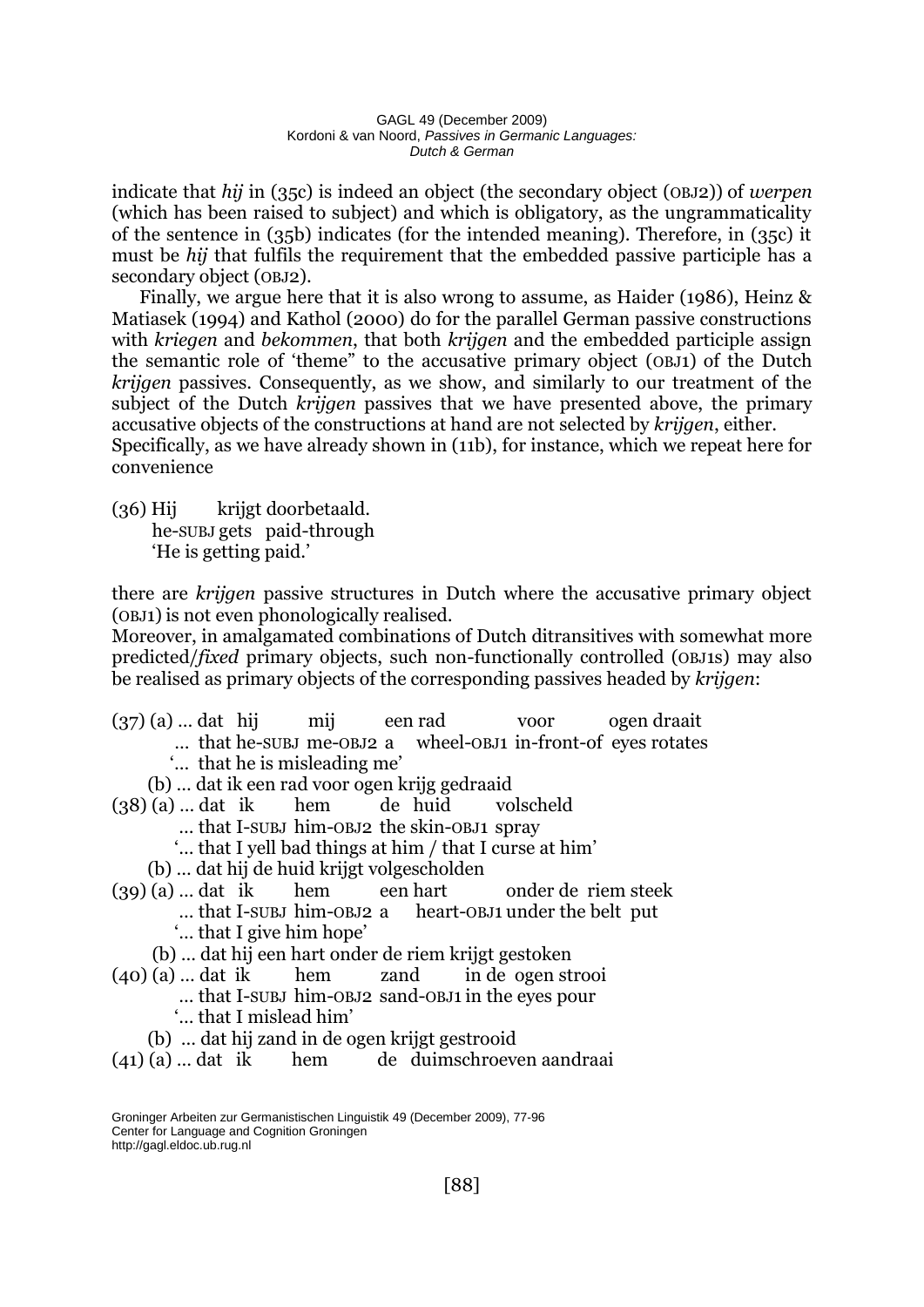... that I-SUBJ him-OBJ2 the screws-OBJ1 tighten-up '… that I put him under pressure' (b) … dat hij de druimschroeven krijgt aangedraaid

In conclusion, based on the behaviour of *krijgen* in relation to the subject and the primary object of the Dutch passive constructions it heads that we have shown above we propose that the *passive krijgen* should be treated as a true auxiliary.

## *5. Formalisation of the analysis*

Based on the motivation presented in the previous section, we formalise our analysis for the Dutch *worden* passive in the lexical entry in (42) below and our analysis for the Dutch *krijgen* passive in the lexical entry in (43) below. Both lexical entries use the function *raise\_to\_subject()* (Figure 1).<sup>4</sup>

This function takes a noun synsem, and preserves all values in the output, except for the CASE value, which is set to *nominative* or *accusative*.

In both lexical entries below all the elements of the SUBCAT list of the embedded participle are raised to the SUBCAT list of *worden* and *krijgen*, respectively. In the case of *worden*, the accusative primary object of the embedded participle surfaces as the nominative subject of the auxiliary after raising. In the case of *krijgen*, it is the dative secondary object which surfaces as the nominative subject of the auxiliary after raising.<sup>5</sup>

<sup>&</sup>lt;u>.</u> <sup>4</sup> There are other ways in which the same effect can be obtained in a formalism. We chose a function because it is compact and easy to understand. Specifically, the function *raise\_to\_subject()* (Figure 1) is really only an abbreviatory device, since it only consists of simple unifications. The same effect could be obtained, more verbosely, without functions.

<sup>5</sup> In our analysis, primary objects (OBJ1) bear accusative case, and secondary objects (OBJ2) bear dative case.

Groninger Arbeiten zur Germanistischen Linguistik 49 (December 2009), 77-96 Center for Language and Cognition Groningen http://gagl.eldoc.ub.rug.nl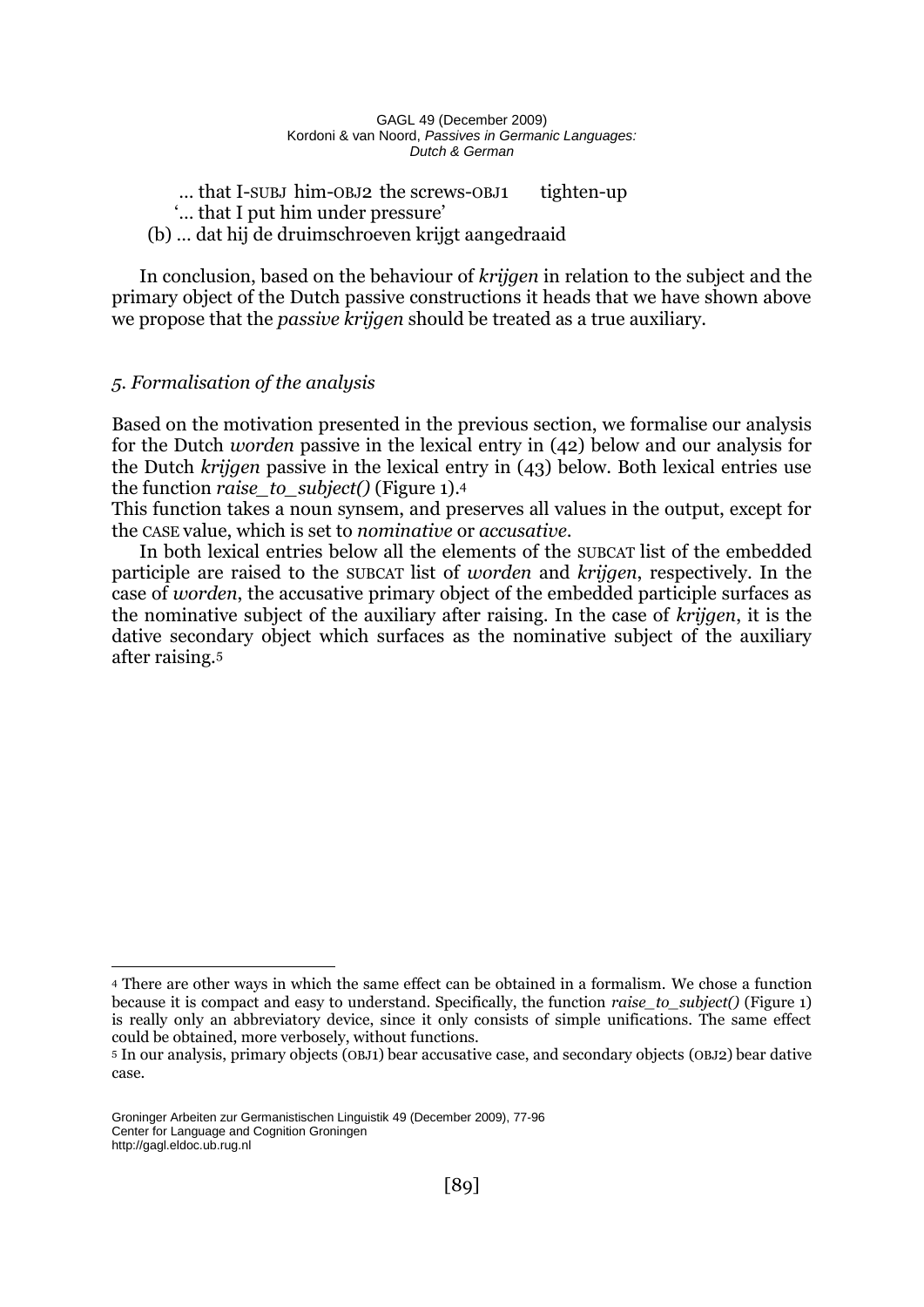

Figure 1: Definition of the function raise\_to\_subject()

(42) *worden* (passive auxiliary)  
\n
$$
\begin{bmatrix}\n\text{SUBCAT} & \left\langle \text{raise\_to\_subject}(\Box) \right\rangle \oplus \Box \oplus \Box \\
\text{SUBCAT} & \left\langle V \right| & \text{SUBCAT} & \Box \oplus \left\langle \Box \text{NP} \left[ \text{CASE} & \text{acc} \right] \right\rangle \oplus \Box\n\end{bmatrix}
$$
\n
$$
\begin{bmatrix}\n\text{PPP} & & & \\
\text{XCOMP} & \left\langle V \right| & & \\
\text{XCOMP} & \left\langle V \right| & & \\
\text{XCOMP} & \left\langle V \right| & & \\
\end{bmatrix}
$$

(43) *krijgen* (passive auxiliary)



The lexical entry in (42) accounts for the examples in (1b) and (7b) in section 1. In the case of example (1b) the value of  $\boxed{2}$  in (42) is the empty list, since the verb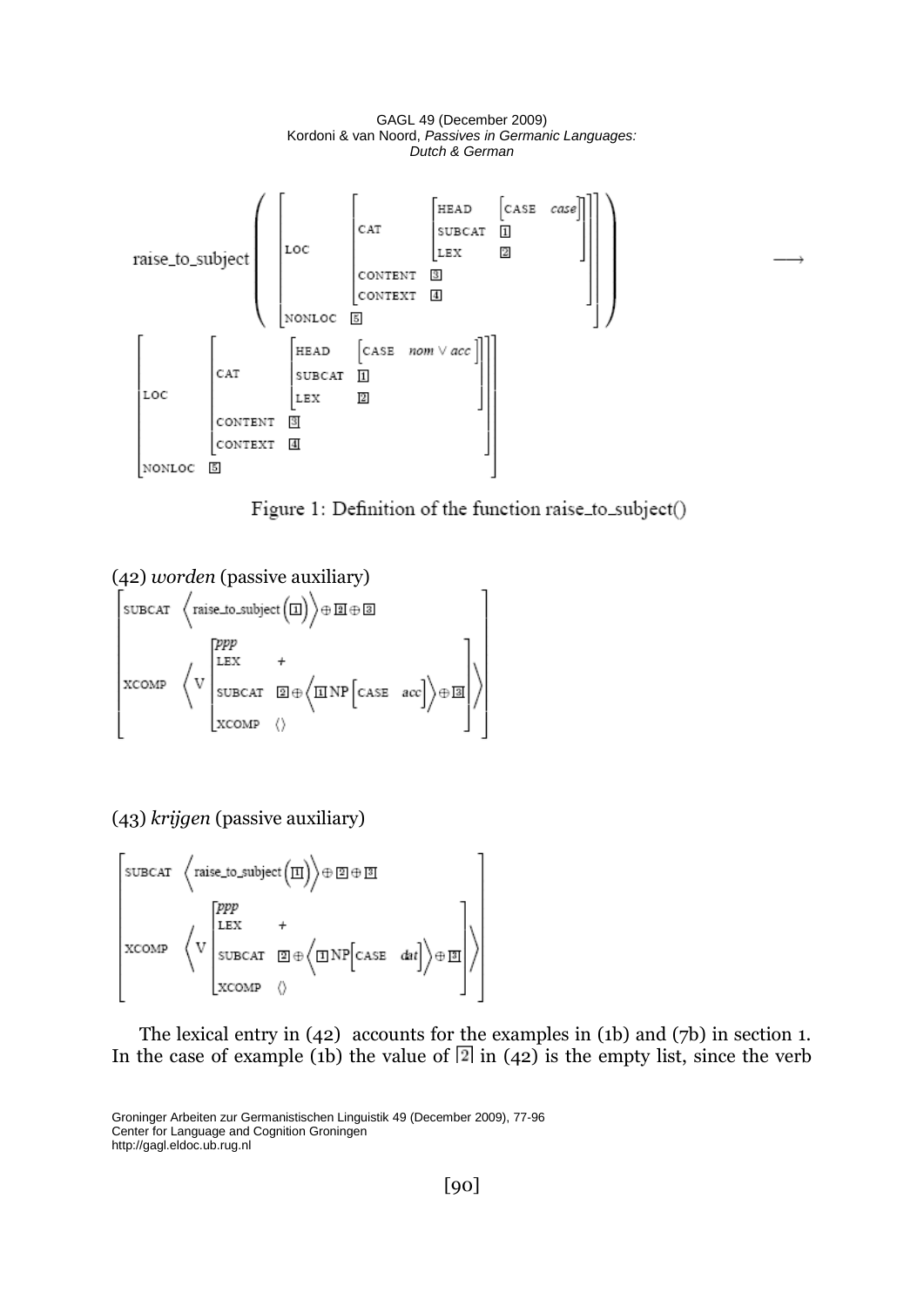*kussen* (to kiss) is transitive, and not ditransitive.  $\mathbb{B}$  may contain a PP denoting the logical subject (*door Peter* in example (1b)).

The lexical entry in (43) accounts for the examples in (5b) and (6b) in section 1, where the ditransitive verbs have a primary object. For most ditransitive verbs, the primary object is compulsory, while for *uitkeren* and the *betalen*-family, it is optional. Example (8) demonstrates the former: the primary object is missing, while

in (5b) and (6b) it is present (i.e.,  $\boxed{2}$  in (43) is a list containing the primary object).

In examples (11b) and (12a) on the other hand,  $\boxed{2}$  is the empty list: the primary object is absent.

The variation is a lexical property of the verbs, and not limited to the passive mood, as the following examples show.

- $(44)$ <sup>\*</sup>Ik stuur hem toe. I-SUBJ send him-OBJ2 to '\*I send him.'
- (45) We betalen hem door. we-SUBJ pay him-OBJ2 through 'We continue to pay him.'
- (46) Ze keren het uit. they-SUBJ pay it-OBJ1 out 'They pay it out benefits.'

(44) is (5) without (compulsory) primary object, (45) is (6a) without (optional) primary object, and (46) is (12) also without (optional) primary object.

As far as example (11) is concerned, we assume that the verb *betalen* (to pay), as well as its derivatives *doorbetalen*, *uitbetalen*, *terugbetalen*, etc., may also have a purely transitive use:

(47) (a) Ik betaal de tuinman.

- I-SUBJ pay the gardenet-OBJ1 (b) De tuinman wordt betaald.
	- the gardener-SUBJ is paid

In such cases, the sole object of the active form of the *betalen*-family verbs is considered to be their primary object, which may, therefore, be accounted for by the auxiliary *worden* in (42). Then the value of  $\boxed{2}$  in (42) is the empty list, since the verb *betalen* (to pay) is considered to function as transitive, and not ditransitive.

Finally, the analysis we propose here can also account straightforwardly for the structures in (20) and (21) of section 3, repeated here for convenience:

(48) Ik zie hem gekust worden.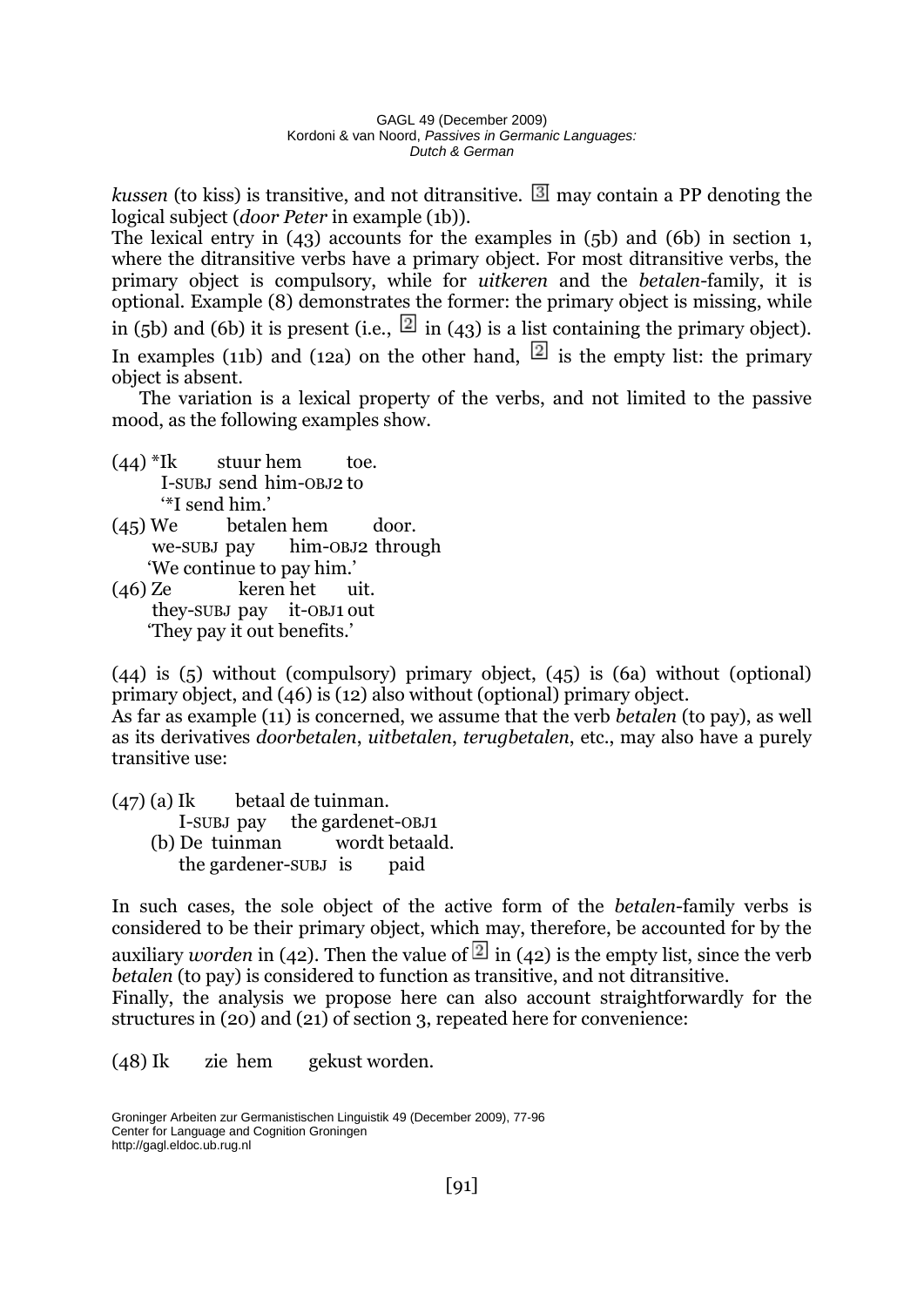I-SUBJ see him-OBJ kissed be

'I see him being kissed.'

## (49) Ik zie hem het boek toegestuurd krijgen. I-SUBJ see him-OBJ the book PART-sent get 'I see that he gets the book sent to him.'

We have motivated and formalised a uniform analysis for the *worden* and *krijgen* passives in Dutch. The analysis accounts for the Dutch data presented in section 1, without needing to find refuge to ad hoc theoretical and technical resorts. The formalisation of the analysis is essentially based on the fact that the information shared in raising constructions may leave out some paths for the SYNSEM information, while still remaining a raising analysis. In the case at hand, the SYNSEM value of the primary object of the embedded participle of the *worden* passive, as well as the SYNSEM value of the secondary object of the embedded participle of the *krijgen* passive, are raised to the subject of their respective auxiliaries, with only their CASE value changing to the (nominative or accusative) case required by the subject. Such a formalisation does not only account in a straightforward way for the behaviour of the Dutch data at hand (see section 1), but it can also offer a solution to the analysis presented in (14) in section 3 for the German *bekommen/kriegen* passives. Finally, such a formalisation also amends naturally the shortcomings of the intended raising analyses of German passives proposed in Kathol (1994) and Pollard (1994), which suggest that what should be raised to the subject of the *werden* and *bekommen/kriegen* passives is not the entire argument NP, but only the INDEX specification, since indices do not contain a specification for CASE, and they can, thus, belong to NPs with *different* case values without giving rise to a conflict. But as was also mentioned in section 3, structure sharing only among indices points to a control analysis of passivisation in German. Thus, our analysis, which formally captures the fact that passivisation is based on structuresharing of entire synsem objects, is the most straightforward analysis.

# *6. Discussion*

Müller (2002) proposes an analysis for passives in German in which the case value is simply not shared. The differences between the analysis of Müller (2002) and the analysis presented here (cf. also van Noord & Kordoni (2005)) are subtle, but distinct. Namely, full structure sharing which is presupposed in the function-based change of case in the analysis we have presented here versus the explicit sharing of other grammatical properties denoted in the SYNSEM but case. Which ones, though, these other grammatical properties should exactly be in the case of the recipient (*kriegen/bekommen/krijgen*) passives remains open in the analysis of Müller (2002).

Groninger Arbeiten zur Germanistischen Linguistik 49 (December 2009), 77-96 Center for Language and Cognition Groningen http://gagl.eldoc.ub.rug.nl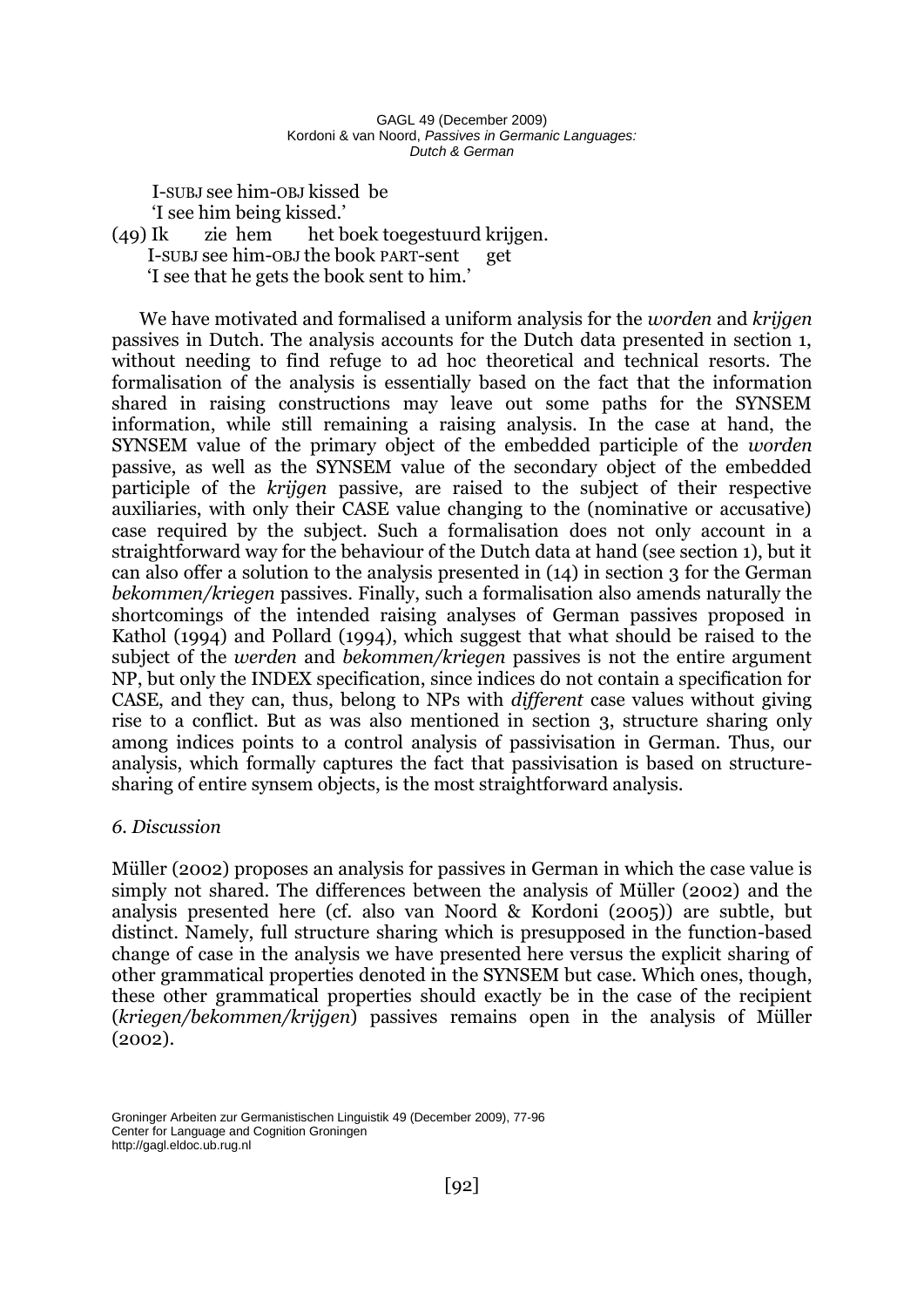Fokkens & Kordoni (2006) follow Müller's approach in their account for Dutch, but differentiate themselves in two ways. First, they clearly state that syntactic properties are not shared. Second, they propose that syntactic properties are not shared in either of the two passives: in Müller's analysis, agentive passives do exhibit full structure sharing. Agentive passives and recipient passives would thus reveal radically different syntactic behaviour according to his account.

Fokkens & Kordoni draw the conclusion that raising structures can show syntactic behaviour that is usually observed in equi structures. They support this claim by referring to the fact that equi structures sometimes do exhibit case transmission, and they pose the logical question that since equi can behave like raising, why can raising not behave like equi. Some additional evidence comes from an example in Czech, judged to be grammatical by 12% of speakers in a survey, where a case changes in a raising structure (Przepiórkowski & Rosen (2004)).

Fokkens & Kordoni are right when they state that an analysis for passives should respect what the data shows. However, they fail to present convincing evidence that this conclusion must be that raising structures can behave as equi. First, it is less controversial when equi structures behave like raising than the other way around. After all, in equi structures the argument receives a *θ*-role from the verbal complement. If the lexical case assigned by this predicate can override the structural case assigned by the equi verb, the claim that case assignment coincides with *θ*-role assignment is not contradicted: both assign their syntactic properties to the argument, the ones assigned by the lower verb happen to appear at the surface. A raising verb that does not take up the grammatical properties from the lower verb, on the other hand, challenges the assumption of the link between *θ*-role and maintenance of grammatical properties: the case is assigned without there being a *θ*role.

Second, one single example judged grammatical by 12% of inquired native speakers is unconvincing when talking about a universal property, but it can hardly be called solid evidence. After all, most speakers rejected the specific sentence. More elaborate research would be required to see if Czech indeed has acceptable raising structures that do not exhibit case transmission. To our knowledge, no clear, generally accepted example of a raising structure not exhibiting case transmission has been attested.

The two observations presented in Fokkens & Kordoni are valid points, but they do not provide solid evidence that raising does not necessarily entail full structure sharing. The main problem with the analysis with their analysis is that Dutch and German passives would be the only passives that do not fully share properties of the raised argument.

Therefore, the analysis of passives in Dutch and German we have presented in section 5 provides a serious alternative.

*7. Outlook: open issues* 

Groninger Arbeiten zur Germanistischen Linguistik 49 (December 2009), 77-96 Center for Language and Cognition Groningen http://gagl.eldoc.ub.rug.nl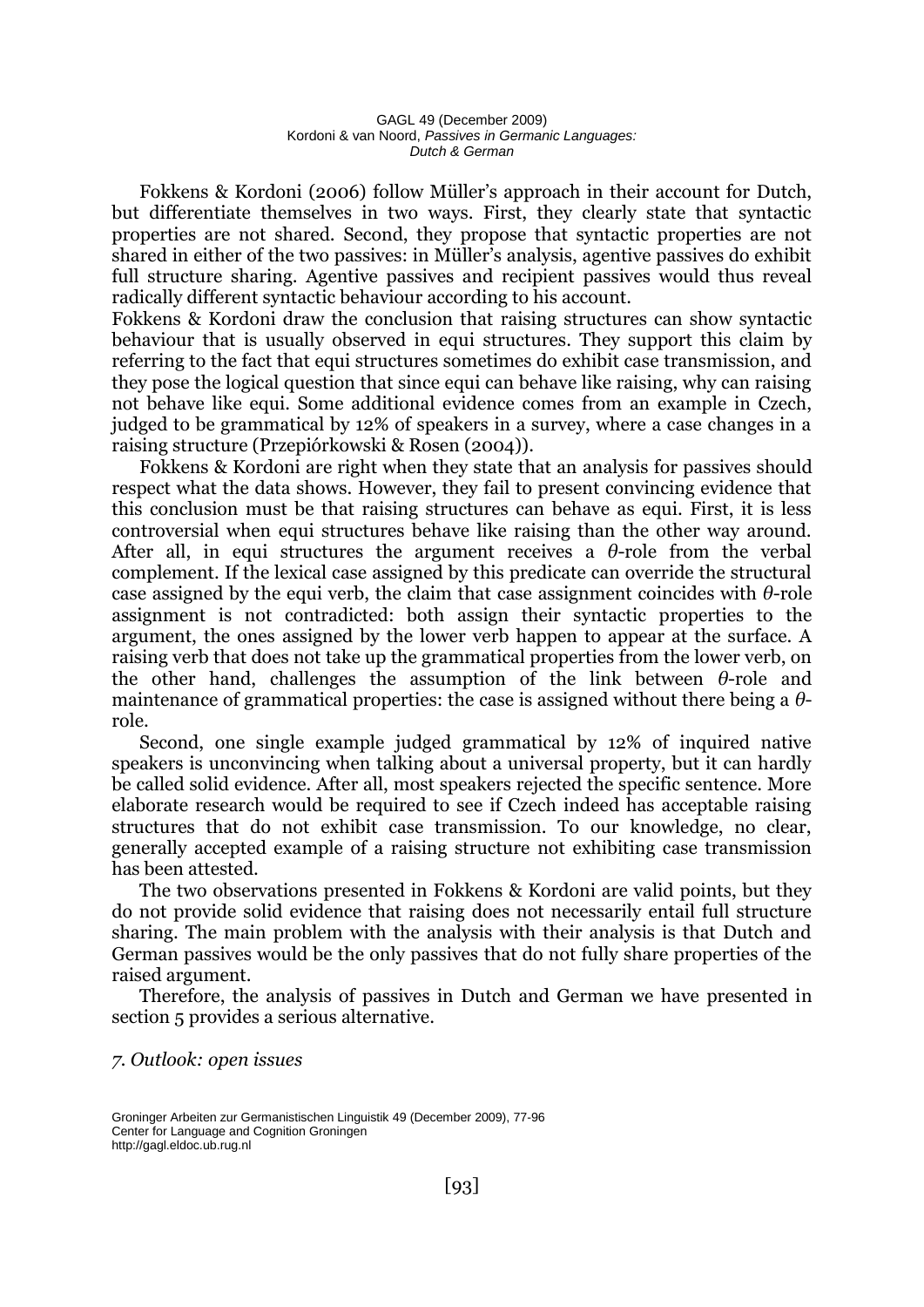The analysis of the Dutch passives we have presented in section 5 accounts, as we have shown, straightforwardly for structures like the following:

- (50) Hij krijgt het boek opgestuurd. he-SUBJ gets the book-OBJ1 PART-sent 'He gets the book sent to him.'
- (51) Hij krijgt uitbetaald. he-SUBJ gets PART-paid 'He gets paid.'

Such an account, though, fails to make predictions for structures like the one in (52a), where the passive structure is headed by *worden*, instead of the expected *krijgen*, as is shown in (52b):

- (52) (a) Kleine kinderen moeten worden voorgelezen. small children-SUBJ must be PART-read 'Small children must be read to.'
	- (b) Dan krijgen ze voorgelezen uit krant of tijdschrift. then get they-SUBJ PART-read from newspaper or journal 'Then they get read to from a newspaper or magazine.'

The analysis we have proposed in section 5 also fails to make predictions for structures like the ones in (53a) and (54a), in which the secondary (indirect) objects (OBJ1s) are raised to the subject of the passive structures headed in both cases by *worden*. The predicted structures are the ones in (53b) and (54b), respectively.

- (53) (a) Reizigers worden verzocht uit te stappen. passengers-SUBJ are requested PART to step 'Passengers are requested to leave.'
	- (b) Reizigers wordt verzocht uit te stappen. passengers-OBJ2 is requested PART to step 'One is requesting the passengers to leave.'
- (54) (a) Een tijd geleden werd hij gevraagd te koken voor Tony Blair. a while ago was he-SUBJ asked to cook for Tony Blair 'A while ago he was asked to cook for Tony Blair.'
	- (b) Twee maanden geleden werd hem gevraagd terug te komen. two months ago was he-SUBJ asked PART to come 'He was asked two months ago to come back.'

Structures like the ones in (53a) and (54a), for instance, show that unergatives in Dutch in which the direct object is not phonologically realised tend to treat the

Groninger Arbeiten zur Germanistischen Linguistik 49 (December 2009), 77-96 Center for Language and Cognition Groningen http://gagl.eldoc.ub.rug.nl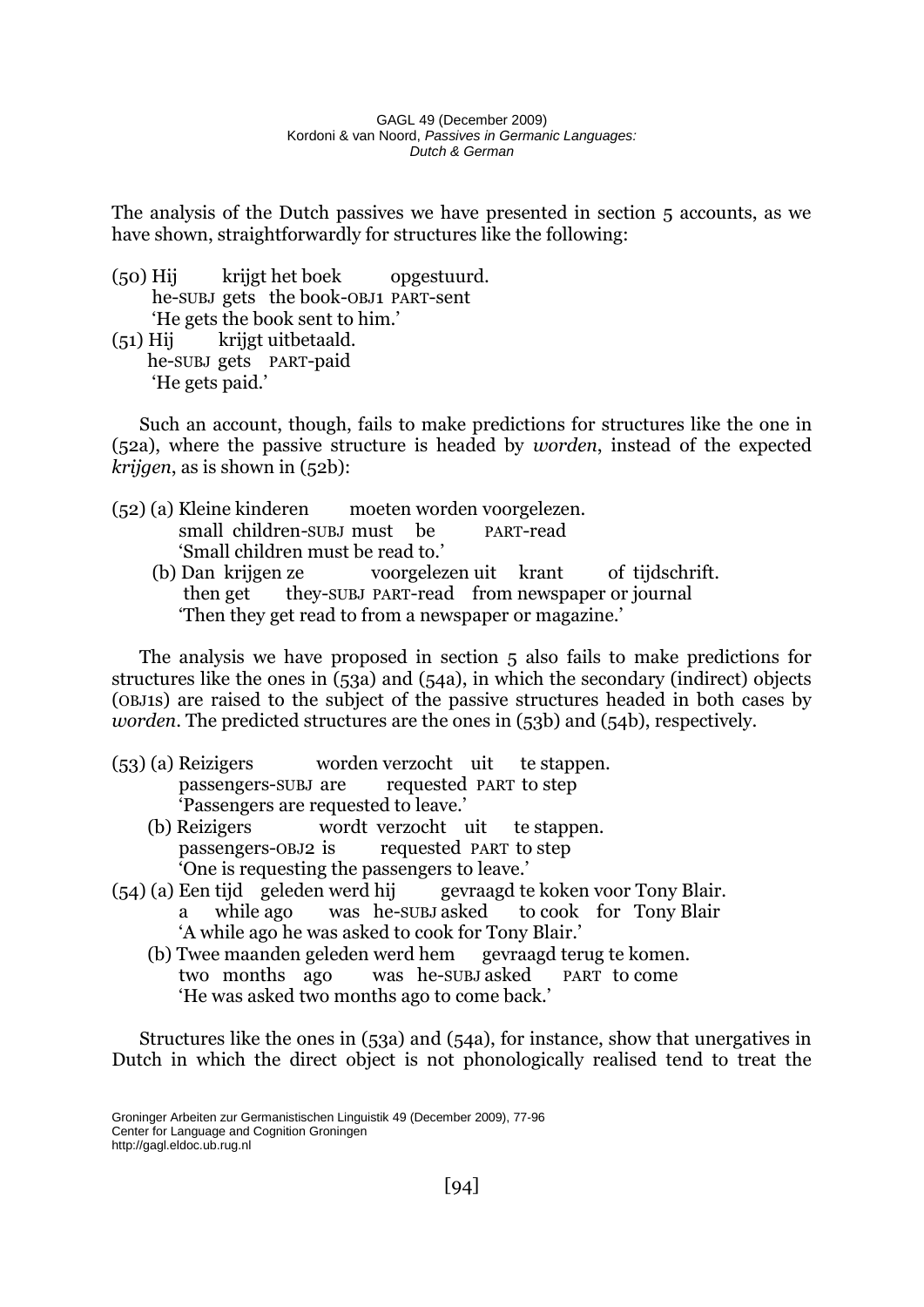indirect object of their SUBCAT list as a direct one at the process of passivisation. This tendency is yet to be accounted for.